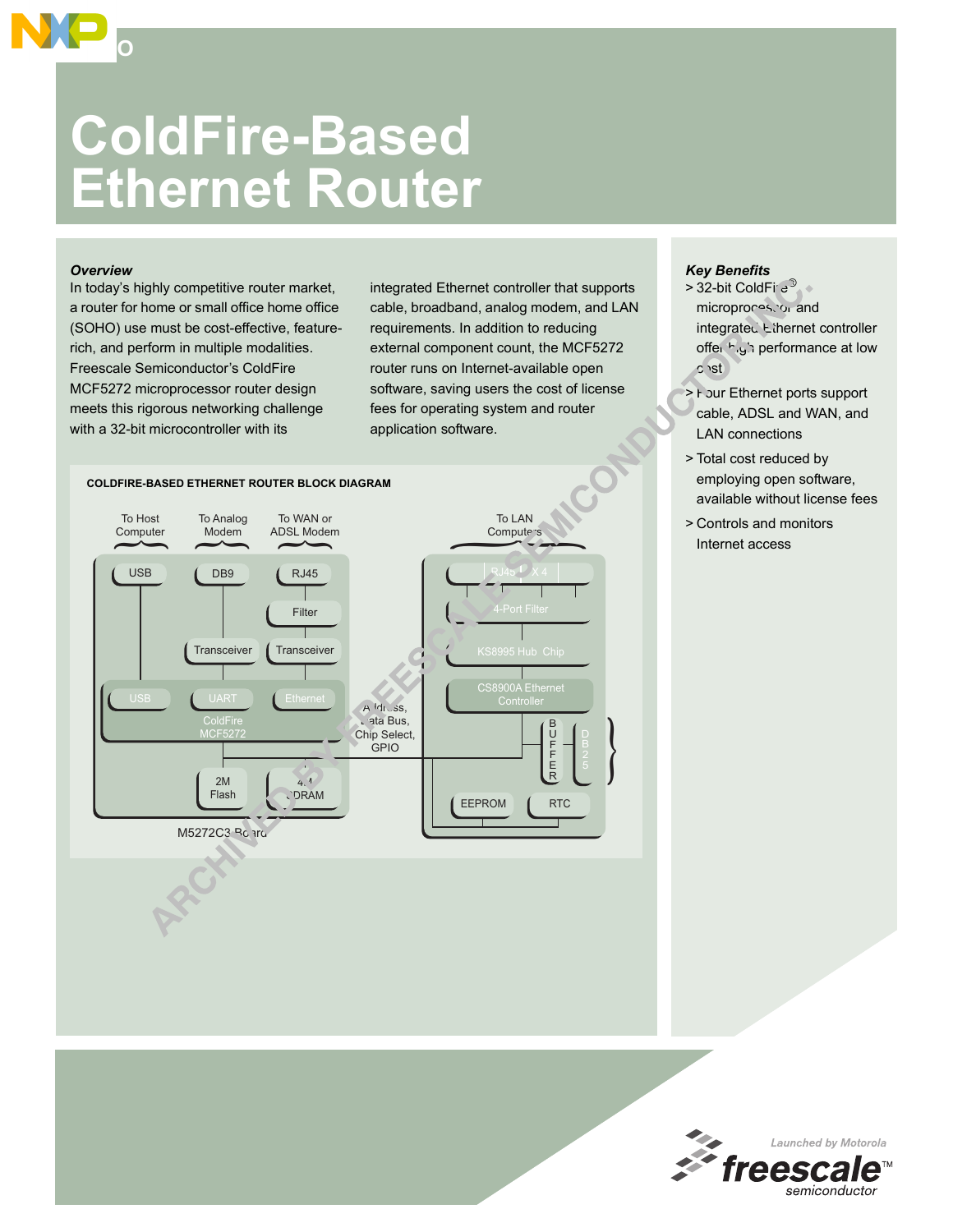

| <b>Freescale Ordering Information</b> |                                                                                                                                                                                                                                                                                |                                   |  |  |  |
|---------------------------------------|--------------------------------------------------------------------------------------------------------------------------------------------------------------------------------------------------------------------------------------------------------------------------------|-----------------------------------|--|--|--|
| <b>Part Number</b>                    | <b>Product Highlights</b>                                                                                                                                                                                                                                                      | <b>Additional Information</b>     |  |  |  |
| <b>MCF5272</b><br>ColdFire            | > 10/100 Ethernet controller with USB module<br>> Version 2 (V2) ColdFire core<br>> 63 (Dhrystone 2.1) MIPS at 66 MHz performance<br>> 1K-byte I-cache<br>> 4K-byte SRAM<br>> Multiply-Accumulate Unit (MAC/HW)<br>> Debug module-background, real time, and instruction trace | www.freescale.com <sup>Note</sup> |  |  |  |

Note: Search on the listed part number.

#### *Design Challenges*

For a Small Office Home Office (SOHO) environment the same requirements exist as in the home environment, but extra features are needed such as a firewall and the ability to monitor traffic.

The features of a typical home/SOHO router may include connectivity with the ability to share cable, an asymmetric digital subscriber line (ADSL) broadband modem, and an Internet protocol (IP) address. The router generally supports an analog modem dial-up connection and is designed with an internal 10/100Base-T, 4-port hub with an autosensing Ethernet switch for 10/100Base-T autodetect. It may also support protocol connections such as:

- > Dynamic Host Configuration Protocol (DHCP) client and server for dynamic IP address assignment. The DHCP client is necessary because the IP address is usually assigned by an Internet service provider (ISP).
- > Point-to-Point Protocol over Ethernet (PPPoE) is also required  $\mathfrak{b}_j$  most ISPs. Without PPPoE support, the router cannot be connected to most ISPs.
- > Dial-on-demand for outgoing Internet connection helps to connect to an ISP automatically when access to the Internet begins.

Packet filtering for discarding unwanted network traffic is important in helping to prevent unauthorized network access and Web site visits. There are also several forms of system authorization: Password Authentication Protocol (PAP), Challenge-Handshake Authentication Protocol (CHAP), and Microsoft's CHAP authentication.

- Miscellaneous features may inclun
- > Flash upgradable firmware
- > Configure using browser
- > Remote management
- > Printer sharing
- > Traffic monitoring

For Intern<sup>ot</sup> ccess control, the home/ SOHO router is designed to allow control of <sup>I</sup>nternet use during specific periods. Internet access monitoring is another feature to assist network administrators in monitoring Internet users.

*Freescale Semiconductor Solution* A cost-effective 3<sup>2</sup>-bit ColdFire microcontroller unit (MCU) is an ideal networking solution to develop a home/ SOHC router with four Ethernet ports for calle, ADSL, and LAN networks. To mir imize total cost, uCLinux Open Cource (OS) is employed together with other OS subroutines such as a TCP/IP stack and network address translation (NAT) firewall. Most of these routines are available for download from various Web sites.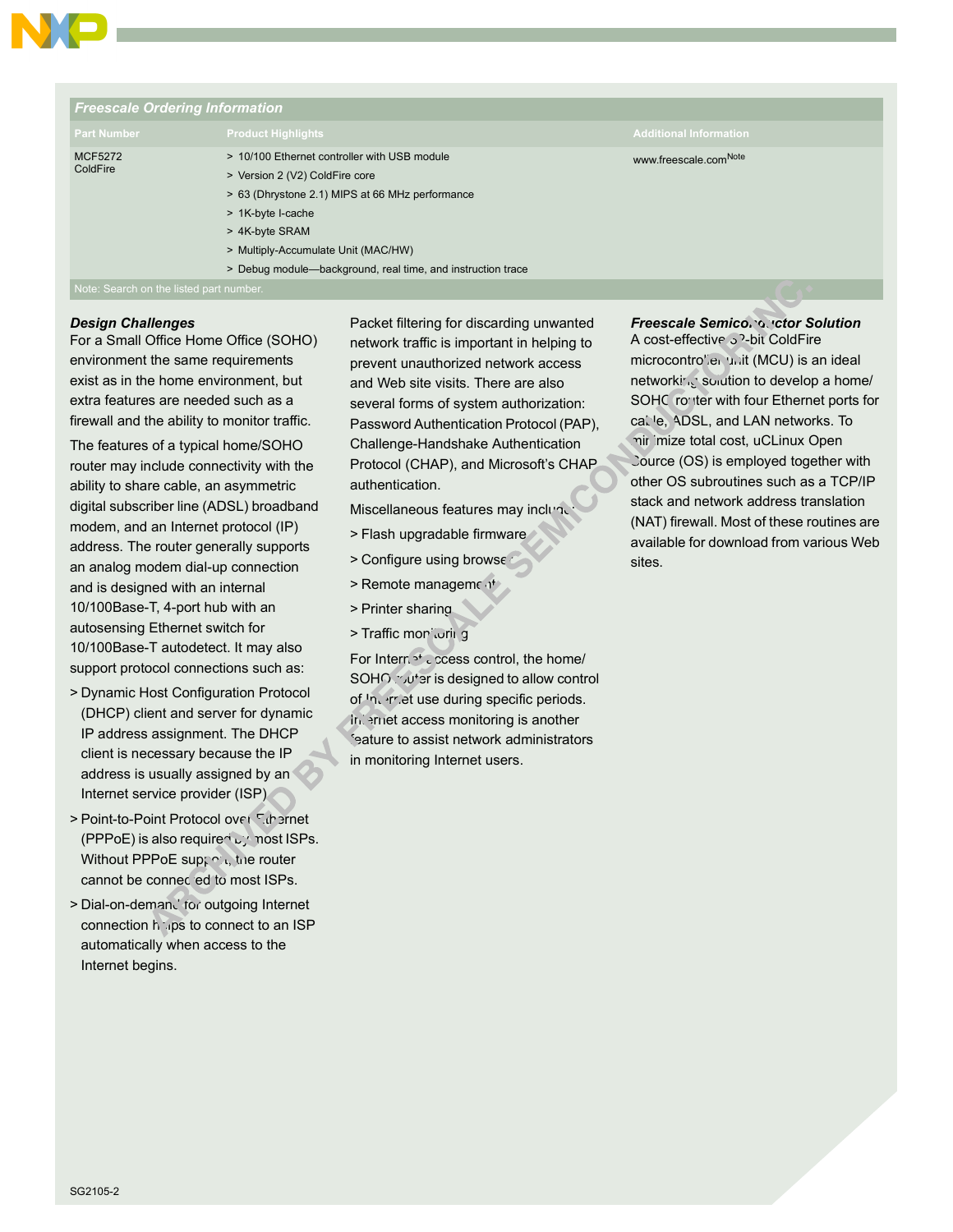| <b>Development Tools</b> |                                                                                                                                                |                             |                                                                                                                                                    |
|--------------------------|------------------------------------------------------------------------------------------------------------------------------------------------|-----------------------------|----------------------------------------------------------------------------------------------------------------------------------------------------|
| <b>Tool Type</b>         | <b>Product Name</b>                                                                                                                            | Vendor                      | <b>Description</b>                                                                                                                                 |
| Hardware                 | MCF5206e, MCF5249, MCF5272,<br>MCF5307, and MCF5407                                                                                            | Freescale Semiconductor     | <b>Evaluation Board</b>                                                                                                                            |
| Software                 | IDE-Code Warrior 3.0, Compiler-C/C++<br>Source Level Debugger                                                                                  | <b>Metrowerks</b>           | Development and Debugging for MCF5206e, MCF5249,<br>MCF5272, MCF5307, and MCF5407                                                                  |
| Software                 | IDE, RTOS-VxWorks, Compiler-Diab,<br>C/C++, Simulator, Analysis Tool, H/W<br>Debugger-Vision Probe, S/W Debug-<br>ger-Singlestep/ Vision Click | <b>Wind River Systems</b>   | Development and Debugging for MCF5206e, MCF5249,<br>MCF5272, MCF5307, MCF5407                                                                      |
| Software                 | IDE-Multi, Compiler-C/C++/EC++,<br>RTOS-ThreadX, Simulator, Source<br>Level Debugger                                                           | <b>Green Hills Software</b> | Development and Debugging for MCF <sup>5206</sup> e, MCF5249,<br>MCF5272, MCF5307, MCF5407                                                         |
| Software                 | OS-uCLinux, Compiler-C/C++,<br>Source Level Debugger                                                                                           | SnapGear                    | Development and Debugging fo. M CF5206e, MCF5249,<br>MCF5272, MCF5307, MCFJ '07                                                                    |
| Software                 | IDE, RTOS-Nucleus+, Source Level<br>Debugger                                                                                                   | Accelerated Technology      | Development and Dehay in for MCF5206e, MCF5249,<br>MCF5272, MCF5307, MC 5407                                                                       |
| Software                 | Network Development Kit, IDE,<br>Compiler-C/C++, Source Level<br>Debugger, RTOS                                                                | Netburner                   | Development and Decugaing for MCF5206e, MCF5249,<br><b>MCF5272</b>                                                                                 |
| Software                 | IDE, Simulator, Compiler-C/C++,<br>Debugger-X-Ray, RTOS-VRTX                                                                                   | <b>Mentor Graphics</b>      | Develrion, in and Debugging for MCF5206e, MCF5249<br>(RTC S- '/', TX only), MCF5272 (Compilers and RTOS),<br>Murricult (Compilers, Debugger, RTOS) |
| Software                 | Compiler-C, Simulator, Debugger                                                                                                                | Crossware                   | De relopment and Debugging for MCF5206e, MCF5272,<br><b>IVICF5307, MCF5407</b>                                                                     |
| Software                 | GDB (free software), Compiler-C<br>(free software), uCLinux                                                                                    | <b>Gnu Tools</b>            | Development and Debugging for MCF5206e, MCF5249<br>(GDB and Compiler-C only), MCF5272, MCF5307,<br><b>MCF5407</b>                                  |
| Software                 | Emulator-Flex                                                                                                                                  | Noral                       | Development for MCF5206e, MCF5307                                                                                                                  |
| Software                 | Emulator Library (free software),<br>Code Translator-PortASM 68K/CF<br>(free software)                                                         | MicroAPL                    | Development and Debugging for MCF5206e (Code<br>Translator only), MCF5249, MCF5272, MCF5307,<br><b>MCF5407</b>                                     |
| Software                 | Wiggler cable, hardware interface                                                                                                              | P& Entertainment Systems    | Development and Debugging for MCF5206e, MCF5249,<br>MCF5272, MCF5307, MCF5407                                                                      |

# *Third Party Support*

| Vendor                               | <b>Description</b>                                                                                      | <b>Contact Information</b>                    |
|--------------------------------------|---------------------------------------------------------------------------------------------------------|-----------------------------------------------|
| <b>Metrowerks</b>                    | Development and Deb <sup>,</sup> gq. q tor MCF5206e, MCF5249, MCF5272,<br>MCF5307, and MCF541           | 800-377-5416<br>www.metrowerks.com            |
| <b>Wind River Systems</b>            | Development an <sup>-1</sup> ebugging for MCF5206e, MCF5249, MCF5272,<br>MCF5307, MCr 540r              | 800-872-4977<br>www.windriver.com             |
| <b>Green Hills</b>                   | Development a. u Debugging for MCF5206e, MCF5249, MCF5272,<br>MCF52 7. 1CF5407                          | 805-965-6044<br>www.ghs.com                   |
| SnapGear                             | Devilopment and Debugging for MCF5206e, MCF5249, MCF5272,<br>MC F5. J7. MCF5407                         | 801-282-8492<br>www.snapgear.com              |
| <b>Accelerated Technology</b>        | Oevelopment and Debugging for MCF5206e, MCF5249, MCF5272,<br>MCF5307, MCF5407                           | 800-468-6853<br>www.acceleratedtechnology.com |
| Netburner                            | Development and Debugging for MCF5206e, MCF5249, MCF5272                                                | 858-558-0293<br>www.netburner.com             |
| Gnu                                  | Development and Debugging for MCF5206e, MCF5249 (GDB and<br>Compiler-C only), MCF5272, MCF5307, MCF5407 | 617-542-5942<br>www.gnu.com                   |
| Noral                                | Development for MCF5206e, MCF5307                                                                       | 888-88-DEBUG<br>www.noral.com                 |
| Crossware                            | Development and Debugging for MCF5206e, MCF5272, MCF5307,<br><b>MCF5407</b>                             | (+44) 1763 853500<br>www.crossware.com        |
| <b>MicroAPL</b>                      | Development and Debugging for MCF5206e (Code Translator only),<br>MCF5249, MCF5272, MCF5307, MCF5407    | (+44) 1825 768050<br>www.microapl.co.uk       |
| <b>P&amp;E Microcomputer Systems</b> | Development and Debugging for MCF5206e, MCF5249, MCF5272,<br>MCF5307, MCF5407                           | 617-353-9206<br>www.pemicro.com               |

 $\overline{\phantom{a}}$